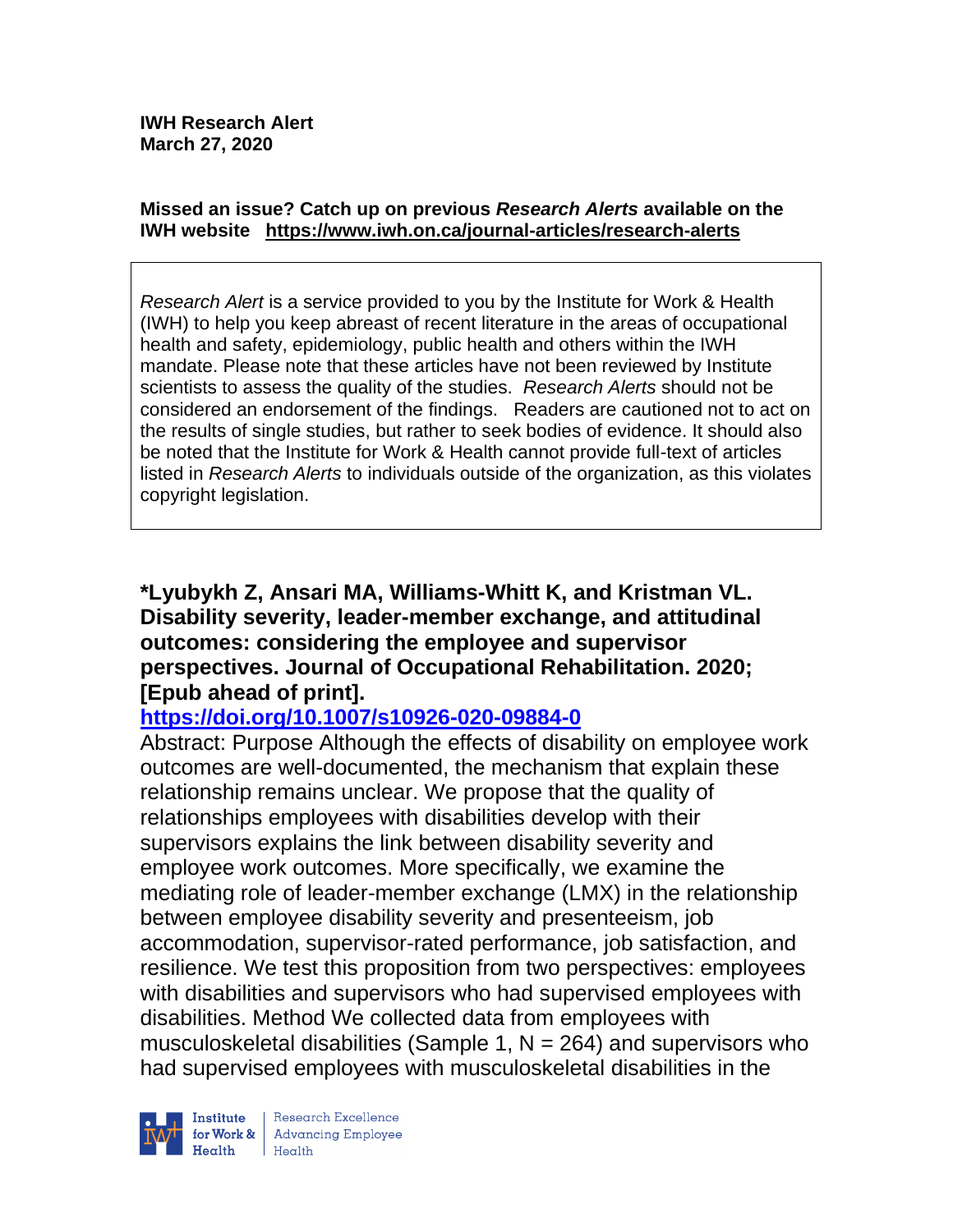past two years (Sample 2,  $N = 224$ ). Results From the perspective of employees with disabilities (Sample 1), disability severity was negatively related to LMX quality  $(R(2) = .28)$ . Contrary to our hypothesis, we found a positive relationship between supervisor perceptions of employee disability severity and LMX in Sample 2  $(R(2) = .27)$ . After adjusting for disability severity, LMX quality was related to improved outcomes in both samples: higher employee job satisfaction (Sample 1:  $R(2) = .36$ ), provision of job accommodations (Sample 1:  $R(2) = .16$ ; Sample 2:  $R(2) = .15$ ), resilience (Sample 1:  $R(2) = .18$ , lower levels of presenteeism (Sample 1:  $R(2) = .20$ ), and higher performance evaluations for employees with disabilities (Sample 2:  $R(2) = .49$ ). Conclusion By collecting two separate samples, we revealed similarities and differences in employee and supervisor perspectives. Our findings demonstrated the need for including both perspectives when considering implications of employee disability severity

**Ahlin JK, Peristera P, Westerlund H, and Magnusson Hanson LL. Psychosocial working characteristics before retirement and depressive symptoms across the retirement transition: a longitudinal latent class analysis. Scandinavian Journal of Work, Environment & Health. 2020; [Epub ahead of print]. <https://doi.org/10.5271/sjweh.3889> [open access]** Abstract: Objectives Retirement is a major life transition. However, previous evidence on its mental health effects has been inconclusive. Whether retirement is desirable or not may depend on pre-retirement work characteristics. We investigated trajectories of depressive symptoms across retirement and how a number of psychosocial working characteristics influenced these trajectories. Methods We included 1735 respondents from the Swedish Longitudinal Occupational Survey of Health (SLOSH), retiring during 2008-2016 (mean retirement age 66 years). They had completed biennial questionnaires reporting job demands, decision authority, workplace social support, efforts, rewards, procedural justice and depressive symptoms. We applied group-based trajectory modelling to model trajectories of depressive symptoms across retirement. Multinomial logistic regression analyses estimated the associations between psychosocial working characteristics and depressive symptom trajectories. Results We identified five depression trajectories. In four



Institute Research Excellence<br>
for Work & Advancing Employee<br>
Health<br>
Health  $Heath$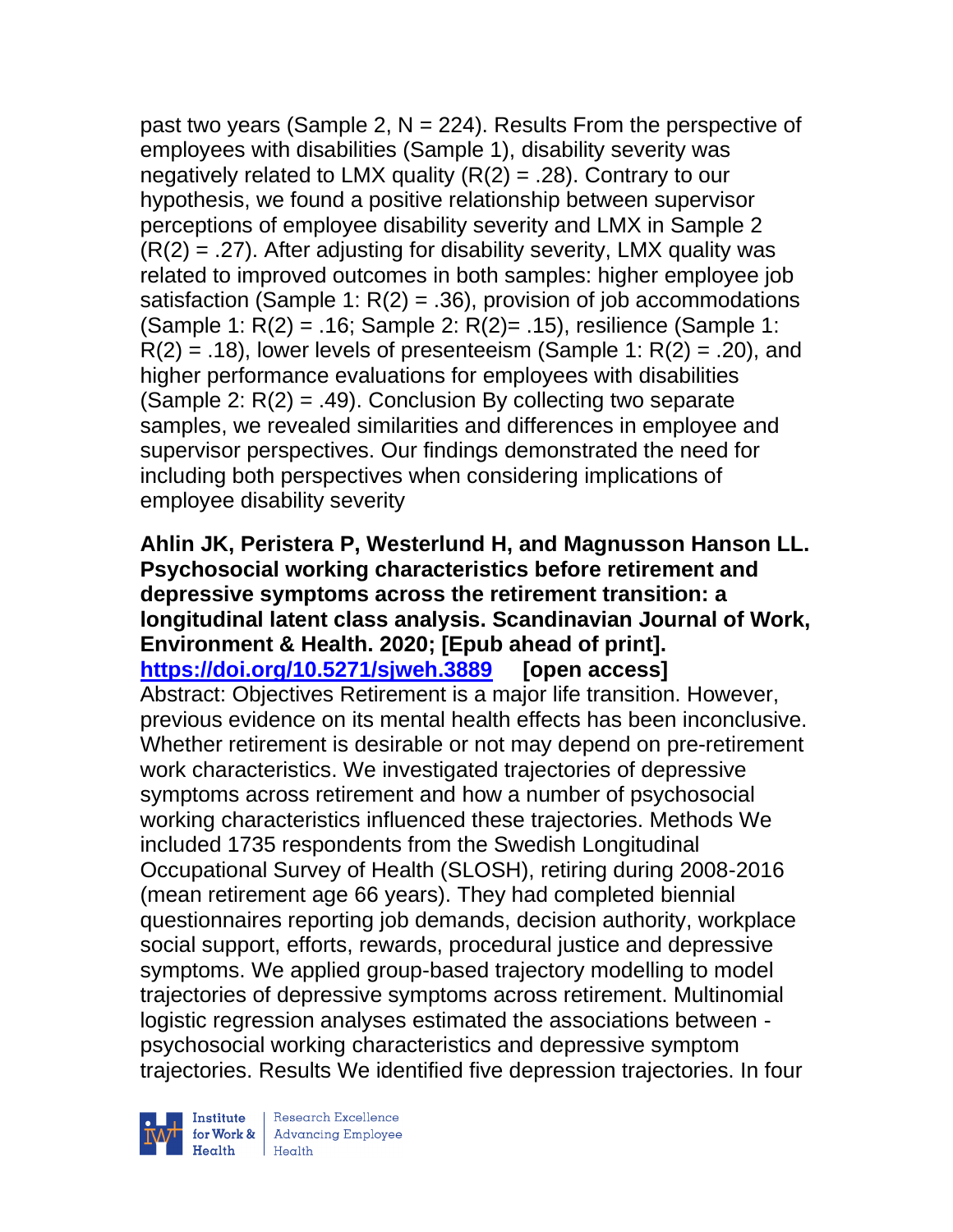of them, depressive symptoms decreased slightly around retirement. In one, the symptom level was initially high, then decreased markedly across retirement. Perceptions of job demands, job strain, workplace social support, rewards, effort-reward imbalance and procedural justice were associated with the trajectories, while perceptions of decision authority and work efforts were only partly related to the trajectories. Conclusions We observed a rather positive development of depressive symptoms across retirement in a sample of Swedish retirees. For a small group with poor psychosocial working characteristics, symptoms clearly decreased, which may indicate that a relief from poor working characteristics is associated with an improvement for some retirees. However, for other retirees poor working characteristics were associated with persistent symptoms, suggesting a long-term effect of these work stressors

### **Albrecht SC, Kecklund G, and Leineweber C. The mediating effect of work-life interference on the relationship between worktime control and depressive and musculoskeletal symptoms. Scandinavian Journal of Work, Environment & Health. 2020; [Epub ahead of print].**

**<https://doi.org/10.5271/sjweh.3887> [open access]** Abstract: Objectives Evidence shows that work-time control (WTC) affects health but underlying mechanisms are still unclear. Work-life interference (WLI) might be a step on the causal pathway. The present study examined whether WLI mediates effects on mental and physical health and contrasted these to other causal pathways. Methods Four biennial waves from the Swedish Longitudinal Occupational Survey of Health (SLOSH, N=26 804) were used. Cross-lagged analyses were conducted to estimate if WLI mediated effects from WTC (differentiating between control over daily hours and time off) to subsequent depressive and musculoskeletal symptoms. Other causal directions (reversed mediation, direct and reversed direct effects) and robustness of mediation (by including covariates) were examined. Results WLI partially mediated the relationship of WTC (control over daily hours/time off) with both health outcomes. Indirect effect estimates were small for depressive symptoms (-0.053 for control over time off and -0.018 for control over daily hours) and very small for musculoskeletal symptoms (-0.007 and -0.003, respectively). While other causal directions were

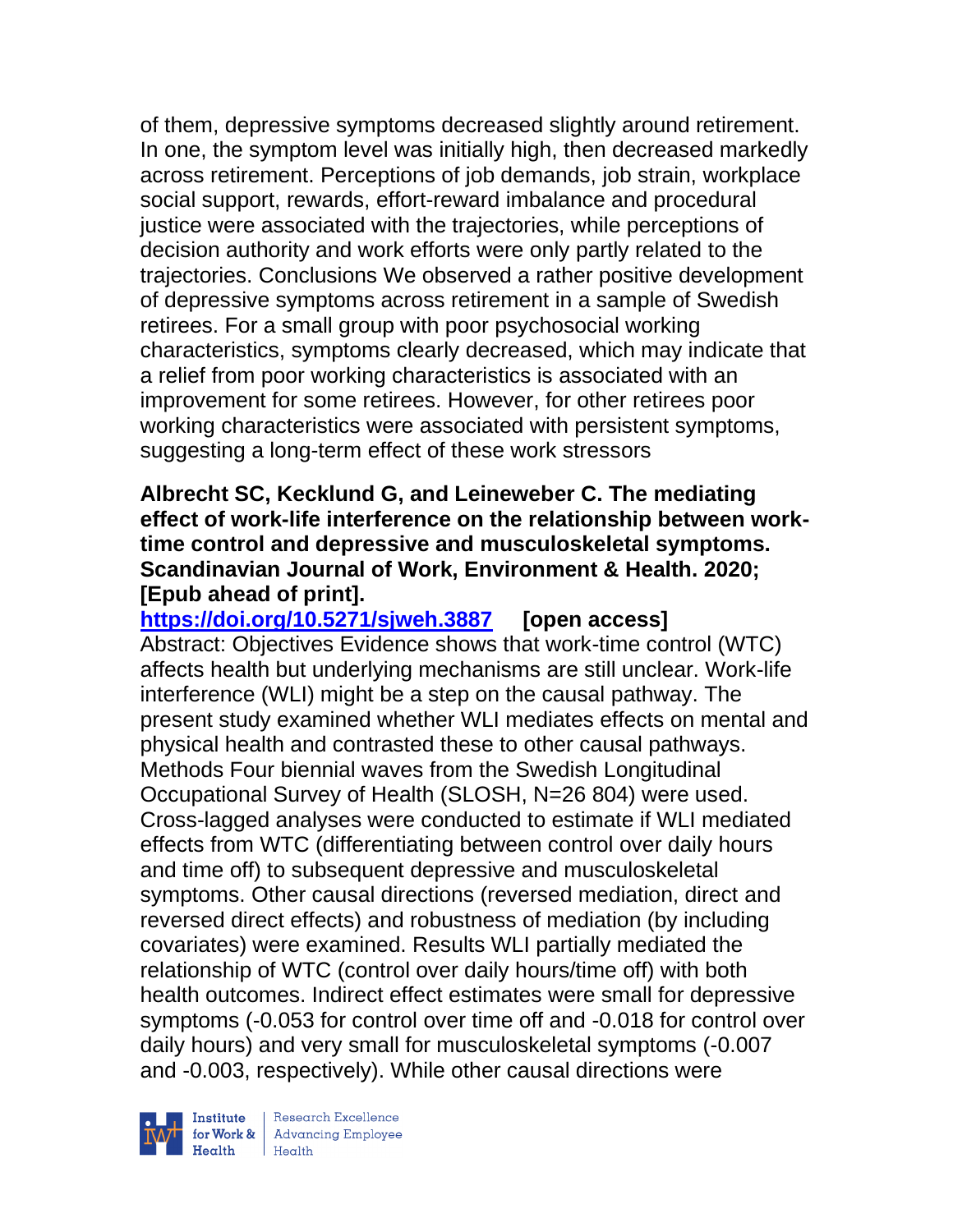generally weaker than causal mediational pathways, they played a larger role for musculoskeletal compared to depressive symptoms. Estimates relating to control over time off were in general larger than for control over daily hours. Conclusions Our results suggest that WLI mediates part of the effect from WTC to mental/musculoskeletal symptoms, but small estimates suggest that (i) WTC plays a small but consistent role in effects on health and (ii) particularly regarding musculoskeletal disorders, other causal directions and mediators need to be further examined

**Cakit E, Olak AJ, Karwowski W, Marek T, Hejduk I, and Taiar R. Assessing safety at work using an adaptive neuro-fuzzy inference system (ANFIS) approach aided by partial least squares structural equation modeling (PLS-SEM). International Journal of Industrial Ergonomics. 2020; 76:102925. <https://doi.org/10.1016/j.ergon.2020.102925>** 

### **D'Ettorre G, Pellicani V, and Greco M. Job stress and needlestick injuries in nurses: a retrospective observational study. Acta Bio-Medica. 2020; 91(2-S):45-49.**

# **<https://doi.org/10.23750/abm.v91i2-S.8824>**

Abstract: BACKGROUND: The prevention of needlestick injuries (NSIs) in nurses employed in Emergency Departments (EDs) represents a special issue for healthcare organizations globally. Stressful working conditions, lack of organizational arrangements and lack of supporting one another at work, may contribute to increase the risk of NSIs. METHODS: We conducted an observational study to analyze: 1) the effectiveness of organizational interventions to minimize the occurrence of NSIs in ED nurses; 2) to measure the impact of such interventions on the safety budget. RESULTS: The occurrence of NSIs detected after organizational level interventions was significantly lower than the occurrence observed previously such interventions (p<0,05). By results, cost saving from managing fewer NSIs than the previous period was found. CONCLUSION: The study shows that the proactive, integrated and comprehensive management of organizational features at workplace brings benefits to employees and reduces the burden of the occurrence of NSIs. As result of the reduced NSIs frequency, the overall costs for follow-up of injured workers were reduced. (www.actabiomedica.it)

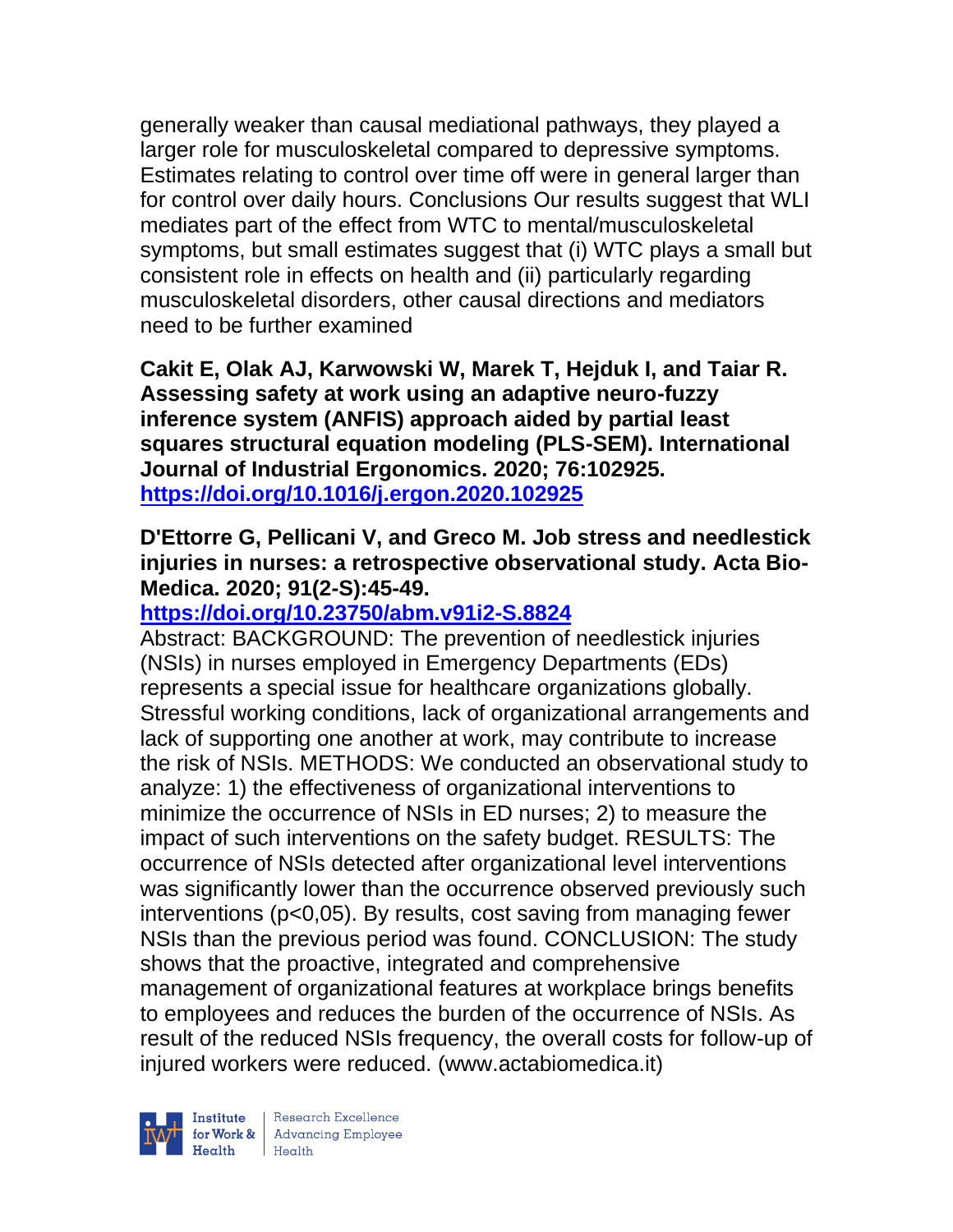#### **Fadlallah R, El-Harakeh A, Bou-Karroum L, Lotfi T, El-Jardali F, Hishi L, et al. A common framework of steps and criteria for prioritizing topics for evidence syntheses: a systematic review. Journal of Clinical Epidemiology. 2020; 120:67-85. <https://doi.org/10.1016/j.jclinepi.2019.12.009>**

Abstract: OBJECTIVE: The objective of the study was to systematically review the literature for proposed approaches and exercises conducted to prioritize topics or questions for systematic reviews and other types of evidence syntheses in any health-related area. STUDY DESIGN AND SETTING: A systematic review. We searched Medline and CINAHL databases in addition to Cochrane website and Google Scholar. Teams of two reviewers independently screened the studies and extracted data. RESULTS: We included 31 articles reporting on 29 studies: seven proposed approaches for prioritization and 25 conducted prioritization exercises (three studies did both). The included studies addressed the following fields: clinical  $(n = 19; 66%)$ , public health  $(n = 10; 34%)$ , and health policy and systems ( $n = 8$ ; 28%), with six studies (21%) addressing more than one field. We categorized prioritization into 11 steps clustered in 3 phases (preprioritization, prioritization, and postprioritization). Twentyeight studies (97%) involved or proposed involving stakeholders in the priority-setting process. These 28 studies referred to twelve stakeholder categories, most frequently to health care providers ( $n =$ 24; 86%) and researchers ( $n = 21$ ; 75%). A common framework of 25 prioritization criteria was derived, clustered in 10 domains. CONCLUSION: We identified literature that addresses different aspects of prioritizing topics or questions for evidence syntheses, including prioritization steps and criteria. The identified steps and criteria can serve as a menu of options to select from, as judged appropriate to the context

#### **Gomez MM. Prediction of work-related musculoskeletal discomfort in the meat processing industry using statistical models. International Journal of Industrial Ergonomics. 2020; 75:102876.**

**<https://doi.org/10.1016/j.ergon.2019.102876> [open access]** Abstract: Musculoskeletal disorders are one of the most common occupational disorders in the manufacturing industry, and cause pain, suffering, disability and a decrease in productivity. The objective of

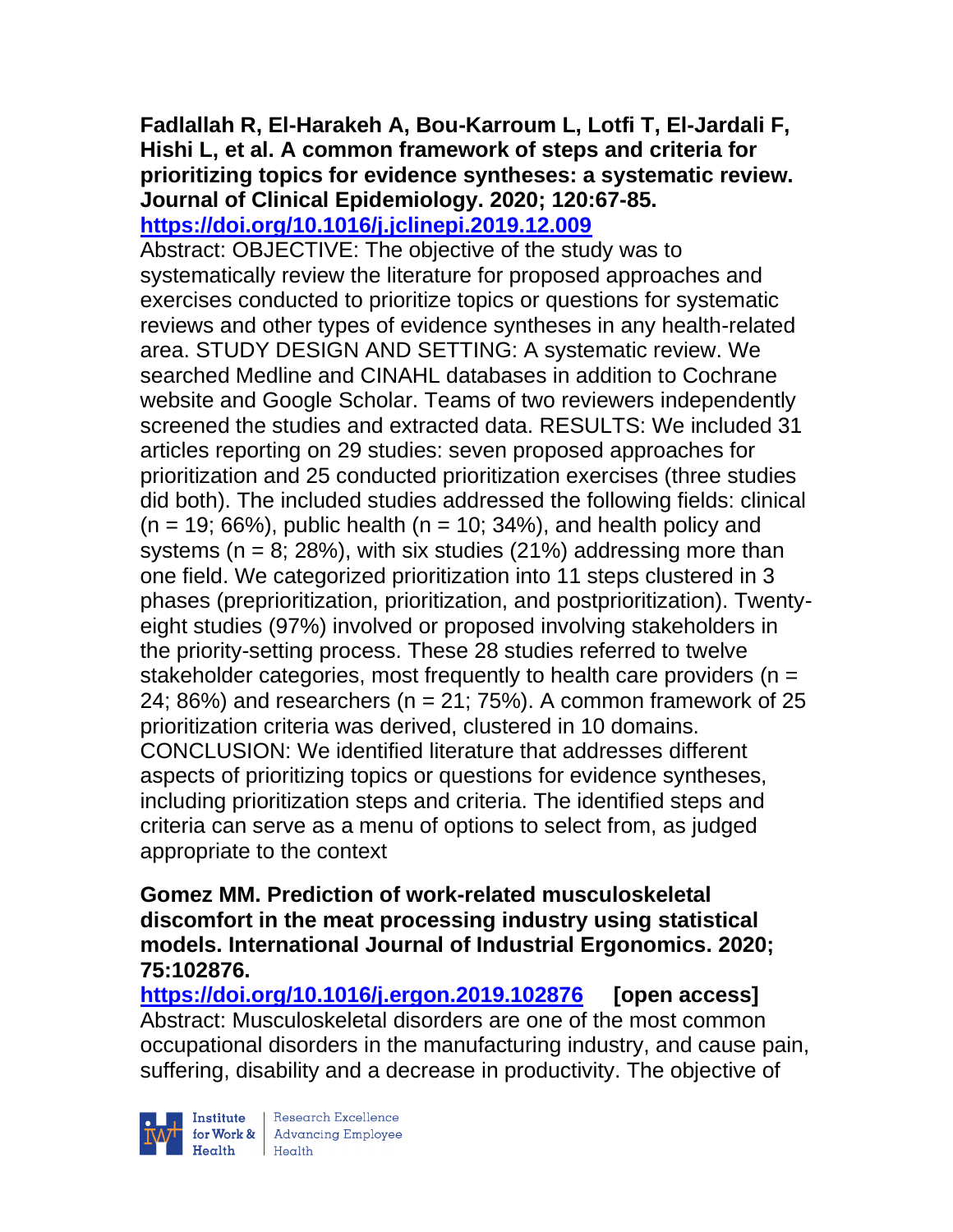this study was the development of statistical models for the prediction of work-related musculoskeletal discomfort. A sample of 174 workers of the meat processing industry was taken. Diverse ergonomic evaluation methods were applied on data collected by means of direct observation and surveys. Later, pattern recognition techniques were used to identify the relevant predictor variables from an initial set of 20 variables. A prevalence of musculoskeletal discomfort of 77% was found. The most suitable classification models to predict the discomfort were the models based on logistic regression and decision trees. Statistical models were obtained to predict discomfort in shoulders, back, hands/wrists and neck with a precision between 83.3% and 90.2%. The findings can be useful to guide improvement initiatives according to the specific characteristics of the job and the profile of the worker

### **Guerin RJ and Toland MD. An application of a modified theory of planned behavior model to investigate adolescents' job safety knowledge, norms, attitude and intention to enact workplace safety and health skills. Journal of Safety Research. 2020; 72:189-198.**

**<https://doi.org/10.1016/j.jsr.2019.12.002> [open access]** Abstract: INTRODUCTION: For many reasons, including a lack of adequate safety training and education, U.S. adolescents experience a higher rate of job-related injury compared to adult workers. Widely used social-psychological theories in public health research and practice, such as the theory of planned behavior, may provide guidance for developing and evaluating school-based interventions to prepare adolescents for workplace hazards and risks. METHOD: Using a structural equation modeling approach, the current study explores whether a modified theory of planned behavior model provides insight on 1,748 eighth graders' occupational safety and health (OSH) attitude, subjective norm, self-efficacy and behavioral intention, before and after receiving instruction on a free, national young worker safety and health curriculum. Reliability estimates for the measures were produced and direct and indirect associations between knowledge and other model constructs assessed. RESULTS: Overall, the findings align with the theory of planned behavior. The structural equation model adequately fit the data; most path coefficients are statistically significant and knowledge has



 $\begin{tabular}{|l|} Institute & Research Excellence \\ \hline for Work & Advancing Employee \\ Health & Health \\ \end{tabular}$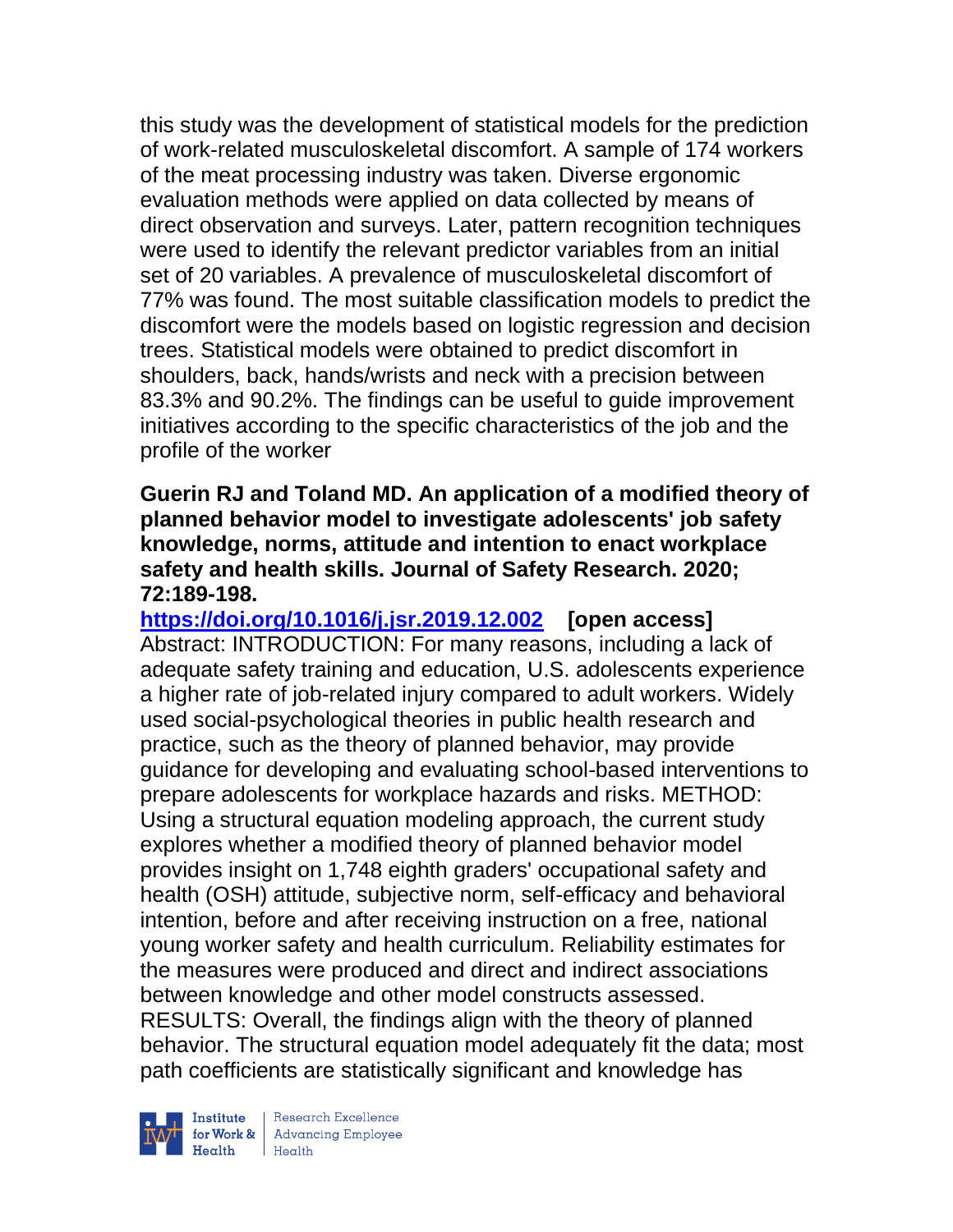indirect effects on behavioral intention. Confirmatory factor analyses suggest that the knowledge, attitude, self-efficacy, and behavioral intention measures each reflect a unique dimension (reliability estimates >/=0.86), while the subjective norm measure did not perform adequately. CONCLUSION: The findings presented provide support for using behavioral theory (specifically a modified theory of planned behavior) to investigate adolescents' knowledge, perceptions, and behavioral intention to engage in safe and healthful activities at work, an understanding of which may contribute to reducing the downstream burden of injury on this vulnerable population-the future workforce. Practical application: Health behavior theories, commonly used in the social and behavioral sciences, have utility and provide guidance for developing and evaluating OSH interventions, including those aimed at preventing injuries and promoting the health and safety of adolescent workers in the U.S., who are injured at higher rates than are adults

**Kaya C, Leslie M, McDaniels B, Cuevas S, Wu H, Rumrill P, et al. Vocational rehabilitation factors associated with successful return to work outcomes for clients with Parkinson's disease. Journal of Vocational Rehabilitation. 2020; 52(2):145-156. <https://doi.org/10.3233/JVR-191065>** 

**Kwak K, Paek D, and Park JT. Occupational exposure to formaldehyde and risk of lung cancer: a systematic review and meta-analysis. American Journal of Industrial Medicine. 2020; 63(4):312-327.** 

# **<https://doi.org/10.1002/ajim.23093>**

Abstract: BACKGROUND: Formaldehyde exposure is associated with nasopharyngeal cancer and leukemia. Previously-described links between formaldehyde exposure and lung cancer have been weak and inconsistent. We performed a systematic review and metaanalysis to evaluate quantitatively the association between formaldehyde exposure and lung cancer. METHODS: We searched for articles on occupational formaldehyde exposure and lung cancer in PubMed, EMBASE, Web of Science, and CINAHL databases. In total, 32 articles were selected and 31 studies were included in a meta-analysis. Subgroup analyses and quality assessments were also performed. RESULTS: The risk of lung cancer among workers

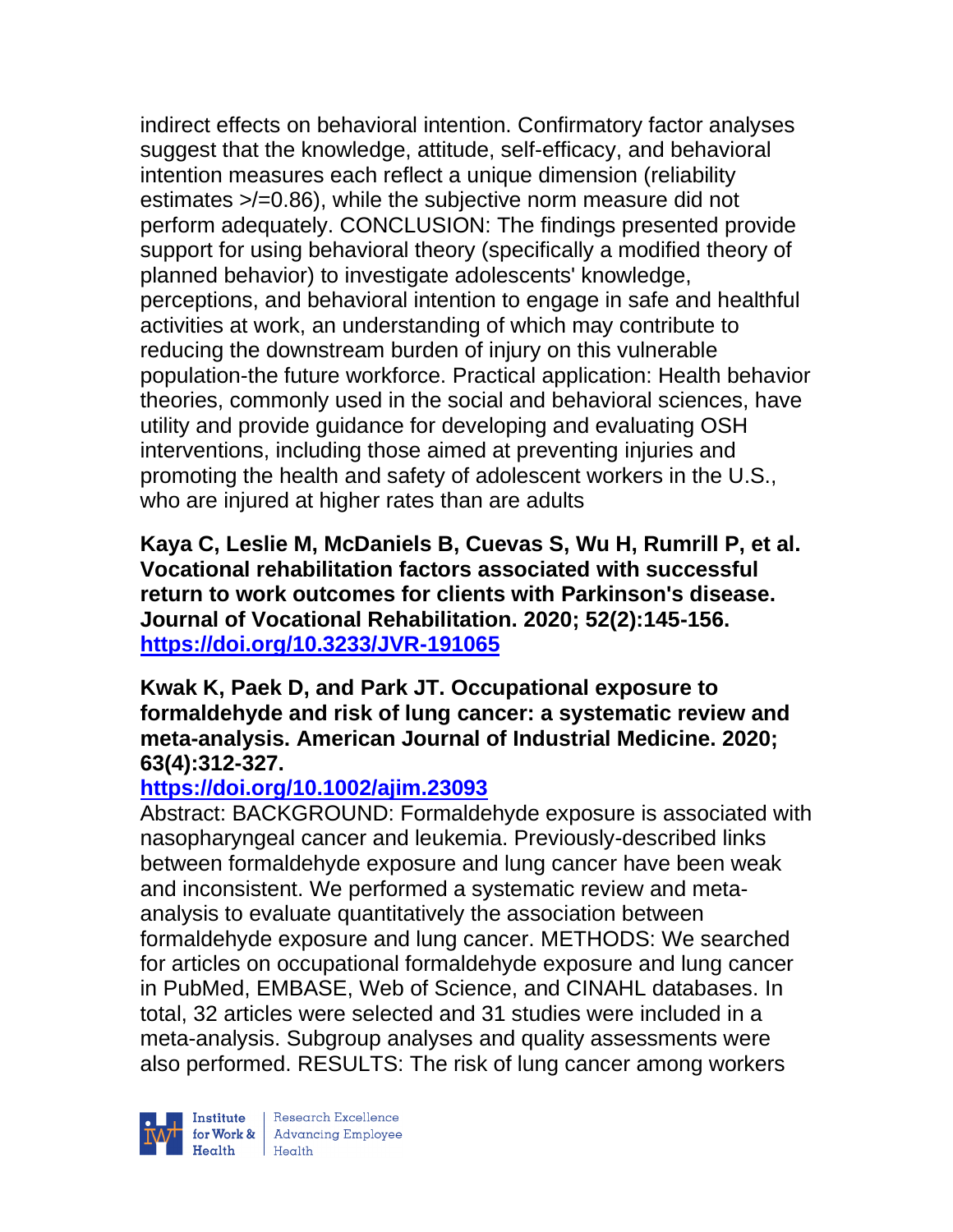exposed to formaldehyde was not significantly increased, with an overall pooled risk estimate of 1.04 (95% confidence interval [CI], 0.97-1.12). The pooled risk estimate of lung cancer was increased when higher exposure studies were considered (1.19; 95% CI, 0.96- 1.46). More statistically robust results were obtained when high quality (1.13; 95% CI, 1.08-1.19) and recent (1.13; 95% CI, 1.07- 1.19) studies were used in deriving pooled risk estimates. CONCLUSIONS: No significant increase in the risk of lung cancer was evident in the overall pooled risk estimate; even in higher formaldehyde exposure groups. Our findings do not provide strong evidence in favor of formaldehyde as a risk factor for lung cancer. However, since risk estimates were significantly increased for highquality and recent studies, the possibility that exposure to formaldehyde can increase the risk of lung cancer might still be considered

### **Letafatkar A, Rabiei P, Alamooti G, Bertozzi L, Farivar N, and Afshari M. Effect of therapeutic exercise routine on pain, disability, posture, and health status in dentists with chronic neck pain: a randomized controlled trial. International Archives of Occupational and Environmental Health. 2020; 93(3):281-290. <https://doi.org/10.1007/s00420-019-01480-x>**

Abstract: PURPOSE: To investigate the effect of therapeutic exercise (TE) on pain, disability, posture, and health status in female dentists suffering from chronic neck pain (NP). METHODS: 48 female dentists (40-45 years) suffering from NP were randomly divided into two experimental ( $n = 24$ ) and control ( $n = 24$ ) groups. Experimental group received 8 weeks of TE aimed to improve (1) muscle coordination and proprioception, (2) muscular endurance, and (3) muscle strength. Control group received no specific exercises. The pain, disability, posture (forward head and protracted shoulder angles), and health status were assessed at baseline and after an 8 week TE by visual analogue scale (VAS), neck disability index (NDI), photogrammetry, and self-rated general health questionnaire, respectively. Wilcoxon and Mann-Whitney non-parametric tests were used for statistical analysis. RESULTS: There were significant between-group differences in neck pain  $[p = 0.003, 0.86 (0.09-1.65)],$ disability  $[p = 0.009, ES (95% CI) = 0.78 (0.020-1.37)]$ , forward head angle  $[p = 0.039, ES (95% CI) = 0.61 (0.034 - 1.19)]$ , protracted

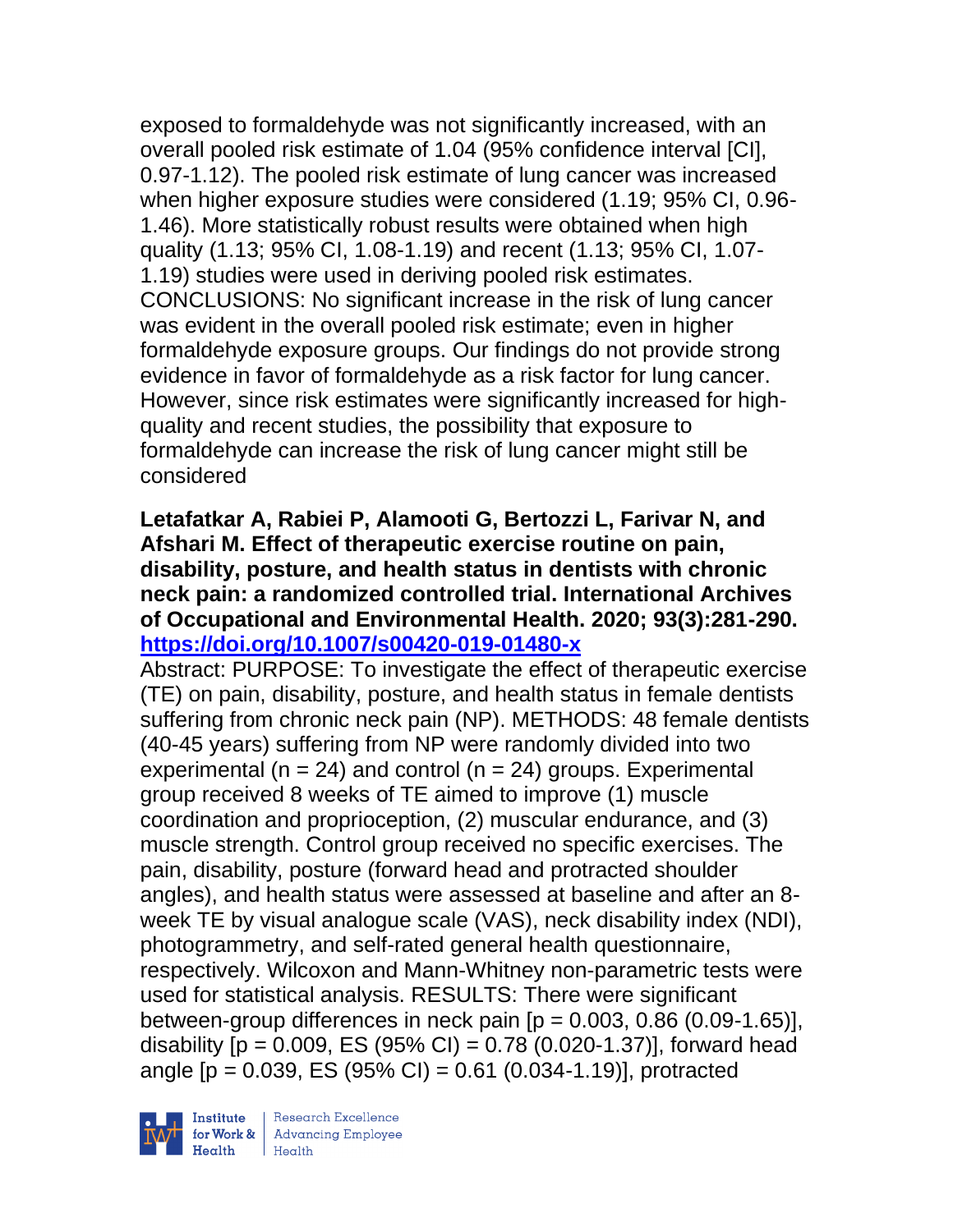shoulder angle  $[p = 0.031, ES (95% CI) = 0.64 (0.062-1.22)]$ , and health status  $[p = 0.022, ES (95% CI) = 0.68 (0.102-1.26)]$  favoring the corrective exercise group. There were significant within-group changes in pain, disability, posture, and health status in the experimental group. However, there were no within group changes in the control group. CONCLUSIONS: TEs successfully alleviated pain, disability, posture, and health status in female dentists suffering from chronic NP. Considering the extremely large effect size of TEs, this intervention was recommended to neck pain treatment in patients suffering from chronic NP, poor posture, and health problem

### **Piggott T, Morgan RL, Cuello-Garcia CA, Santesso N, Mustafa RA, Meerpohl JJ, et al. Grading of Recommendations Assessment, Development, and Evaluations (GRADE) notes: extremely serious, GRADE's terminology for rating down by three levels. Journal of Clinical Epidemiology. 2020; 120:116- 120.**

# **<https://doi.org/10.1016/j.jclinepi.2019.11.019>**

Abstract: OBJECTIVES: The Grading of Recommendations Assessment, Development, and Evaluations (GRADE) system for assessing certainty in a body of evidence currently uses two levels, serious and very serious, for downgrading on a single domain. In the context of newer risk of bias instruments, such as Risk of Bias in Non-Randomized Studies I (ROBINS-I), evidence generated by nonrandomized studies may justify rating down by more than two levels on a single domain. Given the importance users of GRADE assign to terminology, our objective was to assess what term GRADE stakeholders would prefer for rating down certainty by three levels. STUDY DESIGN AND SETTING: We conducted a purposefully sampled online survey of GRADE stakeholders to assess possible terms including "critically serious," "extremely serious," "most serious," and "very, very serious" and conducted a descriptive and thematic analysis of responses. We then facilitated a GRADE working group workshop to generate consensus. RESULTS: A total of 225 respondents ranked and rated "extremely serious" highest, closely followed by "critically serious." Respondents felt that "extremely serious" was "more understandable" and "easiest to interpret". GRADE working group members described that the terms "extremely serious" appeared clearer and easier to translate in other languages.

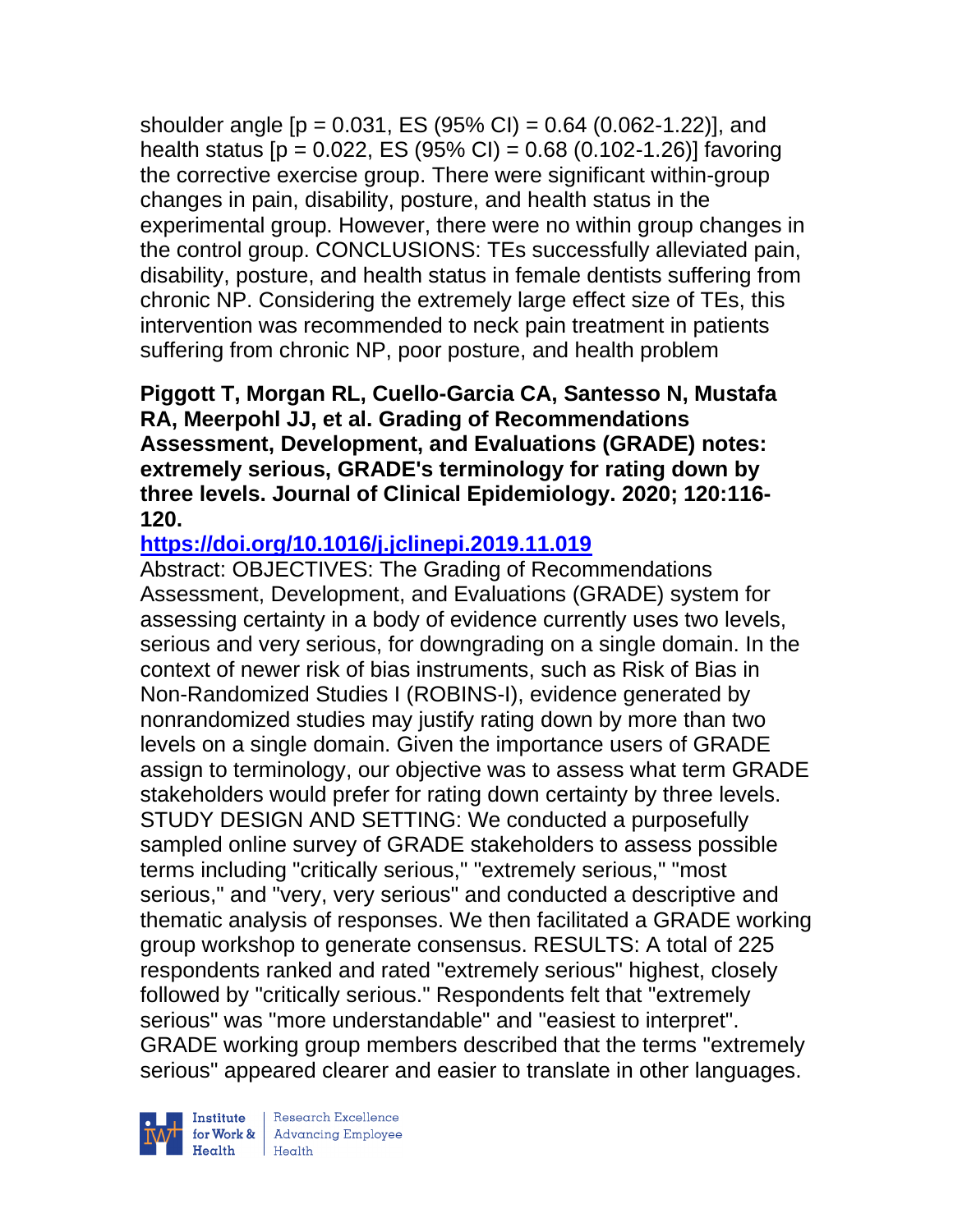CONCLUSION: Based on this stakeholder-driven study, "extremely serious" is the preferred term to rate down certainty of evidence by three levels in the GRADE approach

**Rasmussen CDN, Sorensen OH, van der Beek AJ, and Holtermann A. The effect of training for a participatory ergonomic intervention on physical exertion and musculoskeletal pain among childcare workers (the TOY project): a wait-list cluster-randomized controlled trial. Scandinavian Journal of Work, Environment & Health. 2020; [Epub ahead of print].**

**<https://doi.org/10.5271/sjweh.3884> [open access]** Abstract: Objective Many employees have high physical exertion at work and suffer from musculoskeletal pain (MSP) leading to sickness absence with large costs. Participatory ergonomics is a potentially effective intervention for reducing physical exertion, MSP and sickness absence. The main aim of this study was to investigate the effectiveness of a 20-week workplace participatory ergonomic intervention among childcare workers on physical exertion and MSP. Methods In a two-arm cluster-randomized trial, 190 workers were recruited from 16 childcare institutions and randomly assigned to either a 20-week participatory ergonomics intervention consisting of three training workshops or a control group receiving usual care. Primary outcomes were physical exertion during work, maximal pain intensity, number of pain regions, and pain-related work interference. Secondary outcomes were MSP-related sickness absence, need for recovery (NFR), employee involvement, and self-efficacy. We followed the intention-to-treat principle and adhered to the registered study protocol (ISRCTN10928313). Results After 20 weeks, half the workers noticed some positive changes in their work. However, there were no statistically discernible effects in physical exertion, maximum pain intensity, pain-related work interference, or number of pain regions. We found a significant reduction of MSP-related sickness absence in the intervention compared to the control group [-0.48 days per month (95% confidence interval (CI), -0.8- -0.1]. We found no significant effects in NRF or involvement of employees, but selfefficacy was reduced in the intervention compared to the control group [-0.2 (95% CI, -0.3- -0.0)]. Conclusion This 20-week training for a participatory ergonomic intervention in childcare workers did not

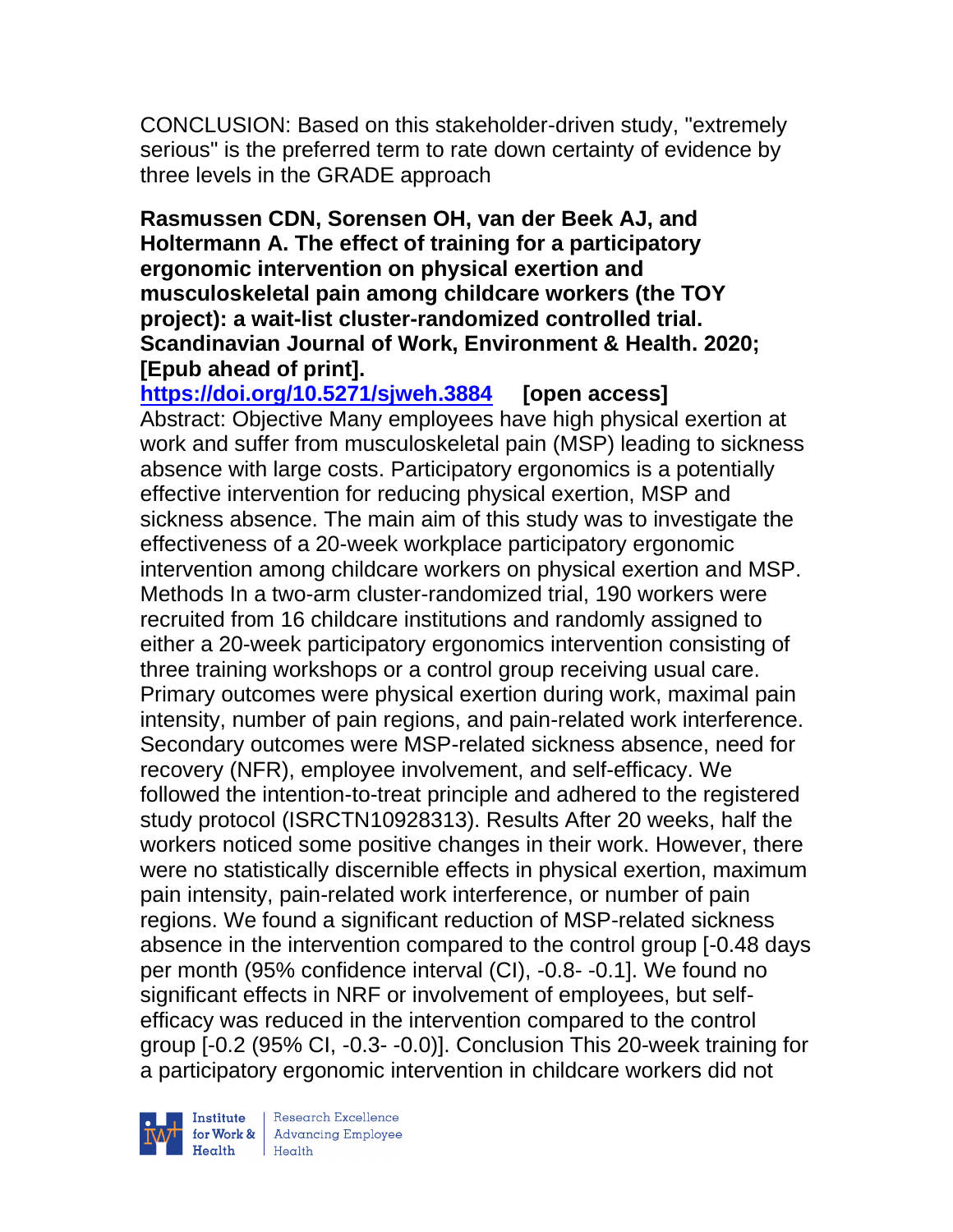show effects on physical exertion and MSP, but was both feasible and effective in reducing MSP-related sickness absence

### **Serranheira F, Sousa-Uva M, Heranz F, Kovacs F, and Sousa-Uva A. Low Back Pain (LBP), work and absenteeism. Work. 2020; 65(2):463-469.**

### **<https://doi.org/10.3233/WOR-203073>**

Abstract: BACKGROUND: Occupational physical demands are commonly assumed the cause of work-related Low Back Pain (LBP) and absenteeism. OBJECTIVES: To analyse relationships between LBP at work, physical demands and absenteeism. METHODS: Workers filled out a questionnaire on socio-demographic and workrelated factors, general health, LBP (number of episodes in a 12 month period, pain severity and intensity), and occupational hazards related with physical demands. RESULTS: 735 workers completed the questionnaire (male  $n = 359$ ). A high proportion of workers  $n =$ 507 (69%), from different occupational backgrounds, reported at least one LBP episode in the previous 12-month period. The highest ratio of subjects with more than 6 episodes of LBP per year was found among public services employees (31.8%) and the lowest ratio among administrative workers (10.3%). The highest ratio of workers (39%) were classified as sedentary workers, 34% of workers having a low or moderate level of physical demands in their work, and 27% reported high levels of physical demands in their work. There was a 4 % absenteeism rate in a 12-month period, which was significantly higher in the group with physically demanding work. Those subjects with higher physical requirements at work have increased odds of having more than 3 episodes of LBP during the previous year (p < 0.05) in comparison with subjects with more sedentary jobs and those with low or moderate physical demands. High intensity work, compared to sedentary work, is associated with an increased probability of being absent of work because of LBP in a previous 12 month period (OR =  $3.12$ ; CI 1.23-7.89; p = 0.016). CONCLUSIONS: Our findings suggest there is an association between highly physically demanding jobs, LBP and absenteeism. These results may contribute to the improvement of LBP assessment and prevention programs in Occupational Health Services

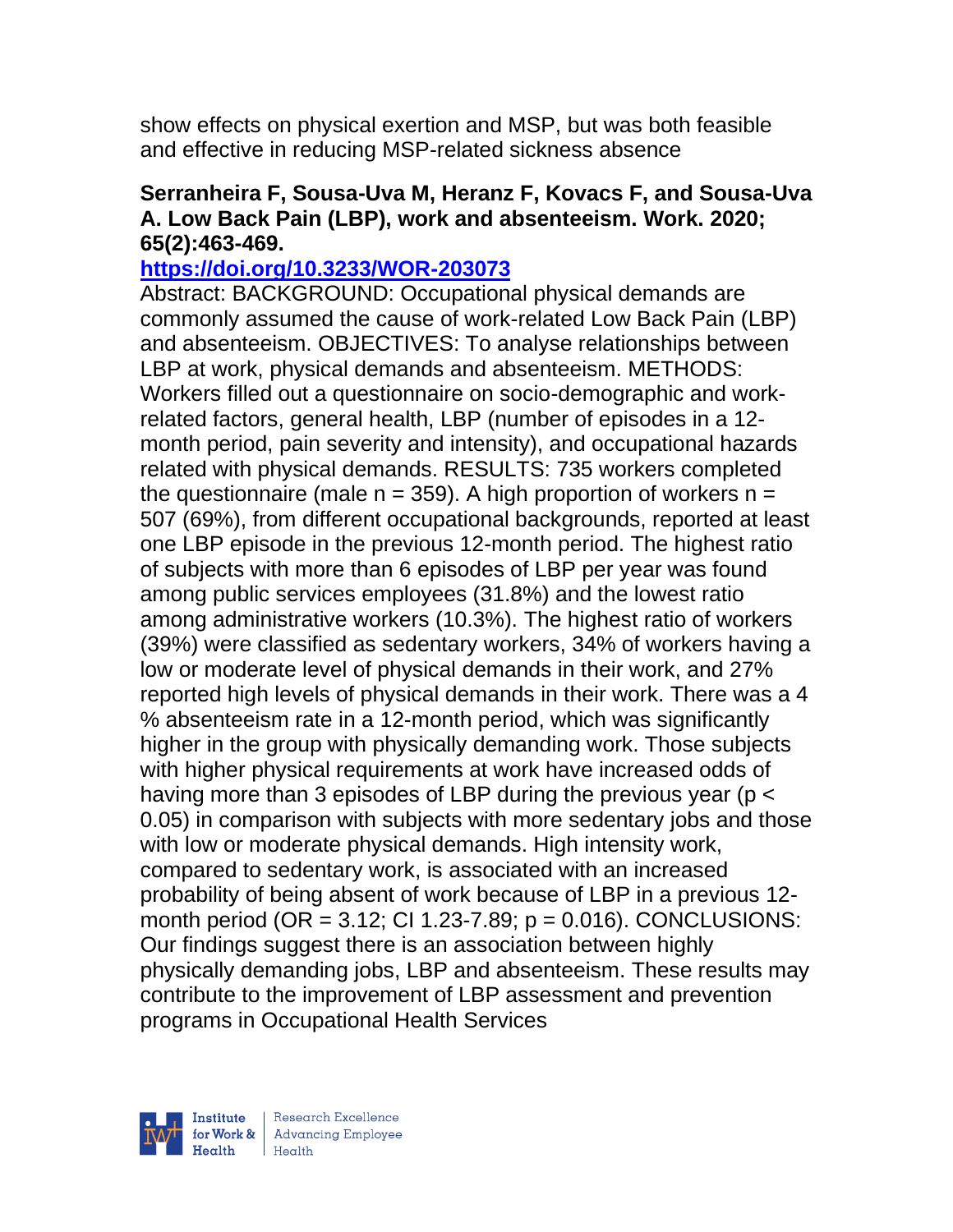### **Snyder K, Hill M, Lee M, Crawford TN, and Orlowski M. The relationships between physical health and chronic disease, stress, and resource strain in head start employees. Workplace Health & Safety. 2020; 68(4):190-201.**

# **<https://doi.org/10.1177/2165079919882952>**

Abstract: Background: Emerging research indicates that Head Start employees often struggle with health issues and may not be able to model the healthy behaviors that they hope to instill in young children. The purpose of this study was to examine the relationships between perceived physical health and chronic disease, stress, financialresource strain, and job type. Method: This study was conducted in a large, multi-site Head Start agency located across five counties in the American Midwest. Employees ( $N = 550$ ) were invited to complete a 58-item questionnaire that assessed overall health and health behaviors, demographics, workplace environment, and interest in well-being programs. Bivariate analysis and multinomial logistic regressions were used to analyze the relationships between variables of interest and physical health. Findings: More than half ( $n = 295$ ; 53.64%) responded, and one quarter of the employees (25.42%) reported poor or fair health. Poor and fair physical health was associated with the number of chronic conditions, difficulty paying for basic necessities, and perceived stress, but not job type. A high percentage of responding employees (83.34%) reported interest in well-being programs, yet interests varied significantly by health status. Employees with poor and fair health expressed interest in stress and emotional-coping programs, in contrast to the fitness interests of employees who reported good, very good, or excellent health. Conclusion/Application to Practice: To meet the needs of employees with poor or fair physical health, employers should offer health behavior modification programs that address the sources of employee stress, including financial-resource strain and mental health challenges

**Taouk Y, LaMontagne AD, Spittal MJ, and Milner A. Psychosocial work stressors and risk of mortality in Australia: analysis of data from the Household, Income and Labour Dynamics in Australia survey. Occupational and Environmental Medicine. 2020; 77(4):256-264.** 

**<https://doi.org/10.1136/oemed-2019-106001>** 



 $\begin{tabular}{|l|} Institute & Research Excellence \\ \hline for Work & Advancing Employee \\ Health & Health \\ \end{tabular}$ | Research Excellence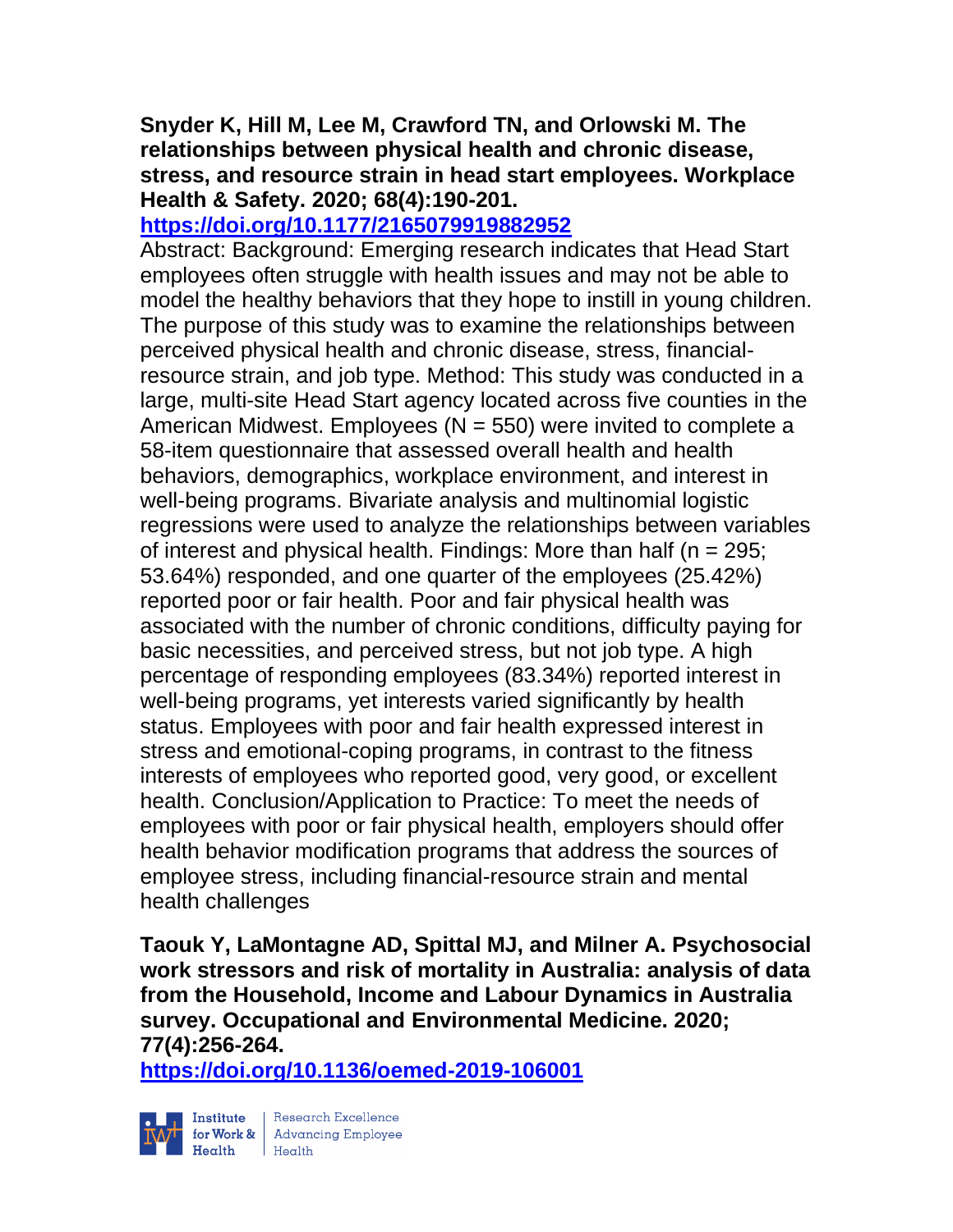Abstract: OBJECTIVE: To examine the association between exposures to psychosocial work stressors and mortality in a nationally representative Australian working population sample. METHODS: 18 000 participants from the Household, Income and Labour Dynamics in Australia survey with self-reported job demands, job control, job security and fair pay psychosocial work stressors exposures at baseline were followed for up to 15 waves. Cox proportional hazards regression models were used to examine the association between psychosocial work stressors and mortality. Models were serially adjusted for each subgroup of demographic, socioeconomic, health and behavioural risk factors. RESULTS: Low job control was associated with a 39% increase in the risk of all-cause mortality (HR 1.39; 95% CI 1.04 to 1.85), controlling for demographic, socioeconomic, health and behavioural factors. A decreased risk of mortality was observed for workers with exposure to high job demands (HR 0.76; 95% CI 0.60 to 0.96, adjusted for gender and calendar), but the risk was attenuated after serially adjusting for socioeconomic status, health (HR=0.84; 95% CI 0.65 to 1.08) and behavioural (HR=0.79; 95% CI 0.60 to 1.04) factors. There did not appear to be an association between exposure to job insecurity (HR 1.03; 95% CI 0.79 to 1.33) and mortality, or unfair pay and mortality (HR 1.04; 95% CI 0.80 to 1.34). CONCLUSIONS: Low job control may be associated with an increased risk of all-cause mortality. Policy and practice interventions that reduce the adverse impact of low job control in stressful work environments could be considered to improve health and decrease risk of mortality

**Wong TK, Man S, and Chan AH. Critical factors for the use or non-use of personal protective equipment amongst construction workers. Safety Science. 2020; 126:104663. <https://doi.org/10.1016/j.ssci.2020.104663>** 

**Xia N, Lam W, Tin P, Yoon S, Zhang N, Zhang W, et al. Patterns of cancer-related risk behaviors among construction workers in Hong Kong: a latent class analysis approach. Safety and Health at Work. 2020; 11(1):26-32.** 

**<https://doi.org/10.1016/j.shaw.2019.12.009> [open access]** Abstract: Background: Hong Kong's construction industry currently faces a manpower crisis. Blue-collar workers are a disadvantaged